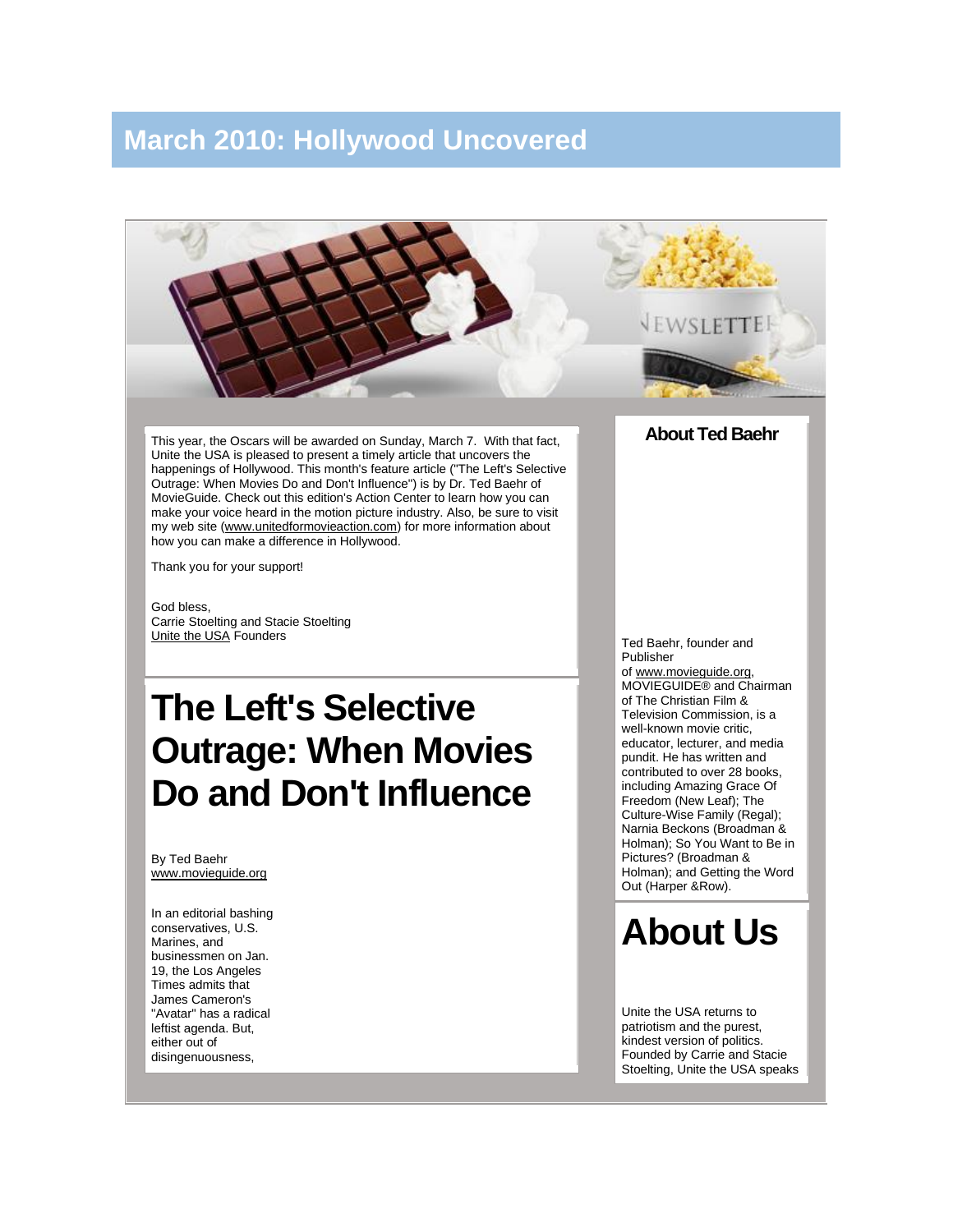deception, or stupidity, they then contend, what does it matter?

"We'll stipulate," the Editorial Board of the Times wrote, "that 'Avatar' promotes a liberal worldview. The question is, why does anyone care?"

The editorial goes on to say, "People are smart enough to separate fictional morality tales from reality."

If it doesn't matter what people communicate, then the L.A. Times should stop writing editorials and endorsing candidates, every student should be allowed to read the Bible aloud in class, Christian business men and women should be able to use Bible references in their product serial numbers, and "Triumph of the Will" by Adolf Hitler's favorite filmmaker should be lauded along with "Birth of a Nation."

Ironically, on the same day as the editorial in the Times, it was reported by the Associated Press that a Korean man had died after seeing "Avatar."

Of course, the physical consequences of watching Hollywood movies like "Avatar," although sometimes acute like the shootings after "Natural Born Killers," are not nearly as influential as the social and psychological consequences of watching them.

Hundreds of thousands of studies have shown that the mass media of entertainment has an influence. If it didn't, advertisers would not pay millions of dollars to advertise or place their products into movies.

That said, not everybody will be influenced in the same way. Different people are susceptible to different influences. Studies show that one part of the audience for a TV program or movie will adopt and act on the message (whether violence or sex or consumerism), one part will ignore the message, and one part will abhor the message. The blog postings on "Avatar" show that this research is completely accurate.

Hitler used the mass media to galvanize a nation to buy into the Holocaust. Lenin used the media to psychologically conquer Russia.

Obviously, the L.A. Times is merely dissembling because they like the message of "Avatar." If it was Mel Gibson with a sequel to "The Passion of the Christ," they would be screaming foul and calling for the movie to be banned before it could be watched by susceptible youths.

In the interest of honesty, perhaps the best thing that could happen would be for the L.A. Times to take the values expressed in this editorial at face value, and stop publishing altogether.

The problem with "Avatar" is not just that it has a "liberal," if not radical leftist, worldview. The problem is that it promotes an Anti-American, Neo-Marxist worldview that is anti-capitalist and that romanticizes primitive pagan societies at the expense of Western Civilization, the Christian civilization that gave Hollywood folk like Mr. Cameron the liberty to bite the hand that feeds them.

For years, European-style leftists have been trashing America's history and American values, including the American Dream and American

for people who want better representation. It promotes good health care for the sick, the needy, and the poor. Educated discussion, insightful articles, and forums return the focus of politics to that of what it should be: less government, more Godliness.

Regularly, stimulating articles are featured. Learn how to change America and restore her roots of freedom, faith, and family.

Unite the USA exists to promote patriotism, to adhere to high conservative standards, to honor veterans, to give a voice to the poor and afflicted, and to fully apply "in God we trust" to daily life.

## **Action**

Talk is good, but let's take action! Would you like to have more G-rated movie choices? Do you desire to see more entertaining, family-friendly movies on the big-screen? If you answered "yes" to the above questions, you are a person who can make a significant impact in Hollywood! The movie industry must be informed that consumers want to see wholesome motion pictures. Make a difference now by completing the below suggested action plan:

1. Write a letter to the Motion Picture Association of America (MPAA ) and politely share your desire to have an absolute film rating system. The MPAA is a strong force in rating movies. It currently does not have absolute rules to determine how a movie should be rated. It is vital to communicate your opinions to Hollywood in order for Hollywood to change.

Motion Picture Association of America 15503 Ventura Boulevard Encino, California 91436